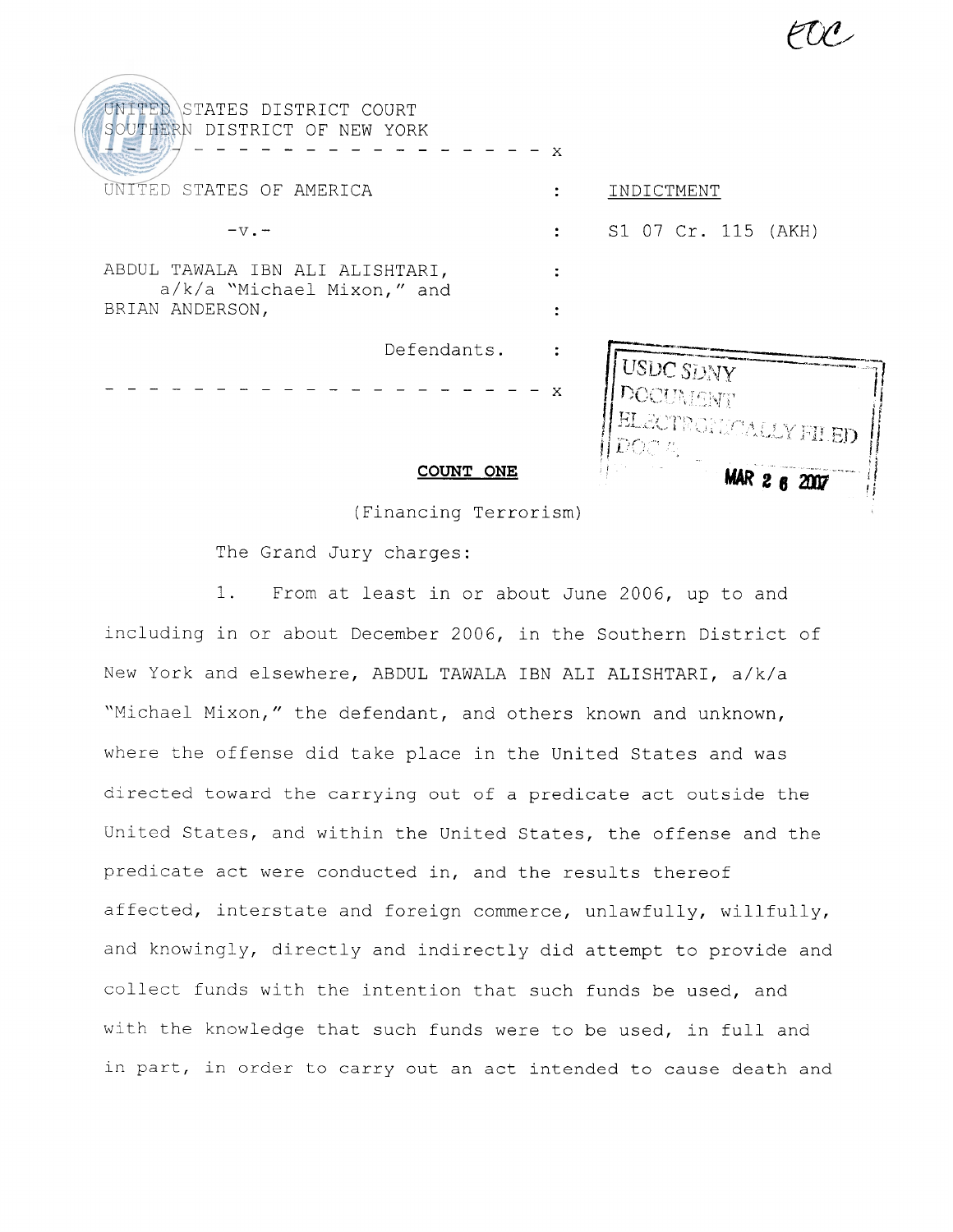ious bodily injury to a civilian, and to any other person not taking/an active part in the hostilities in a situation of armed conflict, when the purpose of such act, by its nature and context, was to intimidate a population, and to compel a government and an international organization to do and to abstain from doing any act, to wit, ALISHTARI, in exchange for payment, transferred and concealed the transfer of approximately \$152,000 in funds that he believed were being sent to Pakistan and Afghanistan to be used to support a terrorist training camp in Afghanistan by, among other things, funding the purchase of equipment such as nightvision goggles.

(Title 18, United States Code, Sections 2339C & 2.)

## COUNT TWO

(Material Support of Terrorism)

The Grand Jury further charges:

2. From at least in or about June 2006, up to and including in or about December 2006, in the Southern District of New York and elsewhere, ABDUL TAWALA IBN ALI ALISHTARI, a/k/a "Michael Mixon," the defendant, and others known and unknown, unlawfully and knowingly did attempt to provide "material support or resources," as that term is defined in 18 U.S.C. § 2339A(b), namely, currency, monetary instruments, financial securities, financial services, and expert advice or assistance, and conceal and disguise the nature, location, source, and ownership of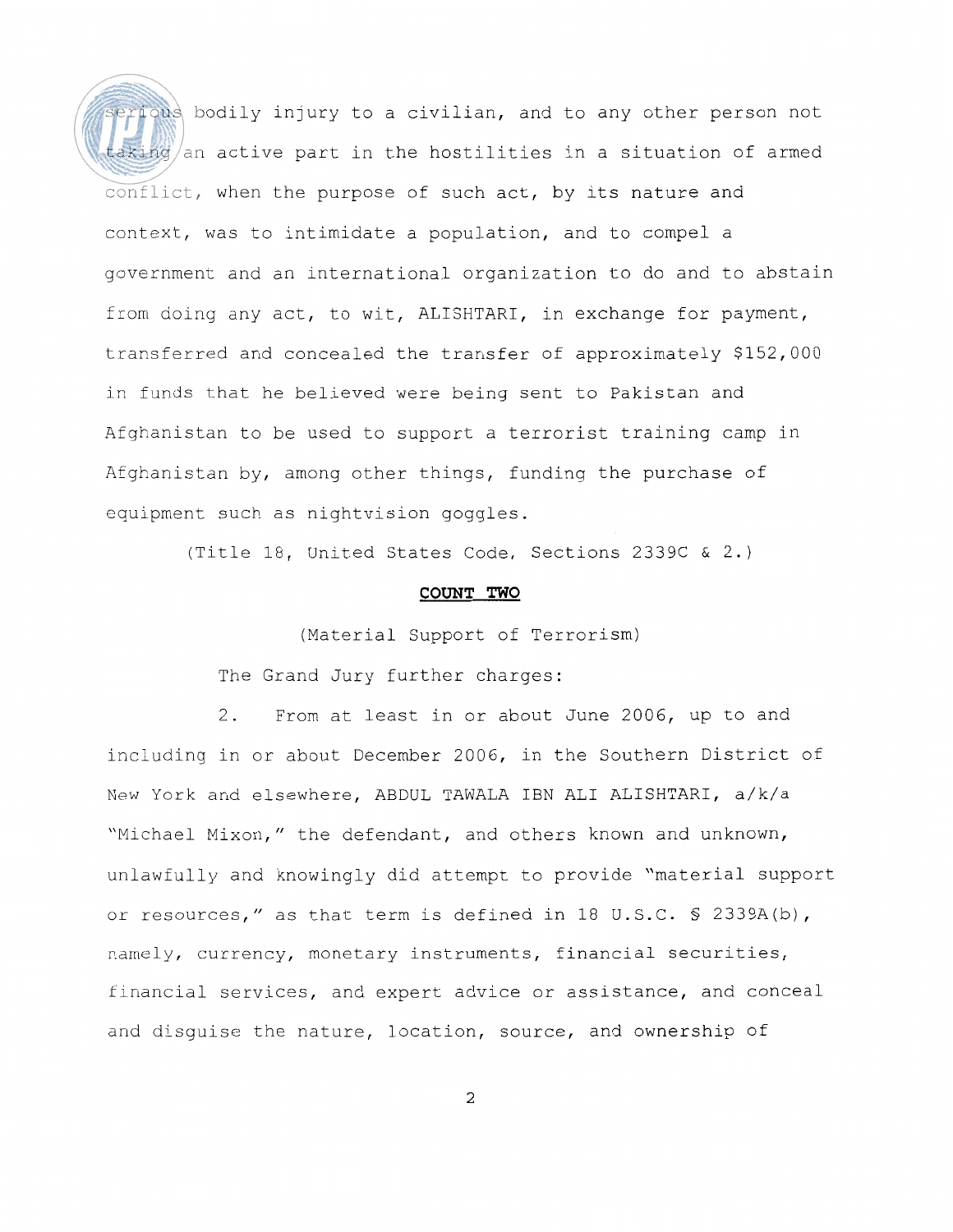material support or resources, knowing that they were to be used in preparation for, and in carrying out, a violation of an offense listed in 18 U.S.C. § 2332b(g) (5) (B) , to wit, financing terrorism, in violation of 18 U.S.C. § 2339C, to wit, ALISHTARI, in exchange for payment, attempted to transfer and conceal the transfer of approximately \$152,000 in funds that he believed were being sent to Pakistan and Afghanistan to be used to support a terrorist training camp in Afghanistan by, among other things, funding the purchase of equipment such as nightvision goggles.

(Title 18, United States Code, Sections 2339A & 2.)

# COUNT THREE

(Money Laundering)

The Grand Jury further charges:

3. On or about August 17, 2006, in the Southern District of New York and elsewhere, ABDUL TAWALA IBN ALI ALISHTARI, a/k/a "Michael Mixon," the defendant, in an offense involving and affecting interstate and foreign commerce, unlawfully, wilfully and knowingly did transport, transmit, and transfer, and attempt to transport, transmit, and transfer, monetary instruments and funds from a place in the United States to and through a place outside the United States, to wit, ALISHTARI caused the transfer of approximately \$25,000 from a bank account in New York to a bank account in Montreal, Canada, with the intent to promote the carrying on of specified unlawful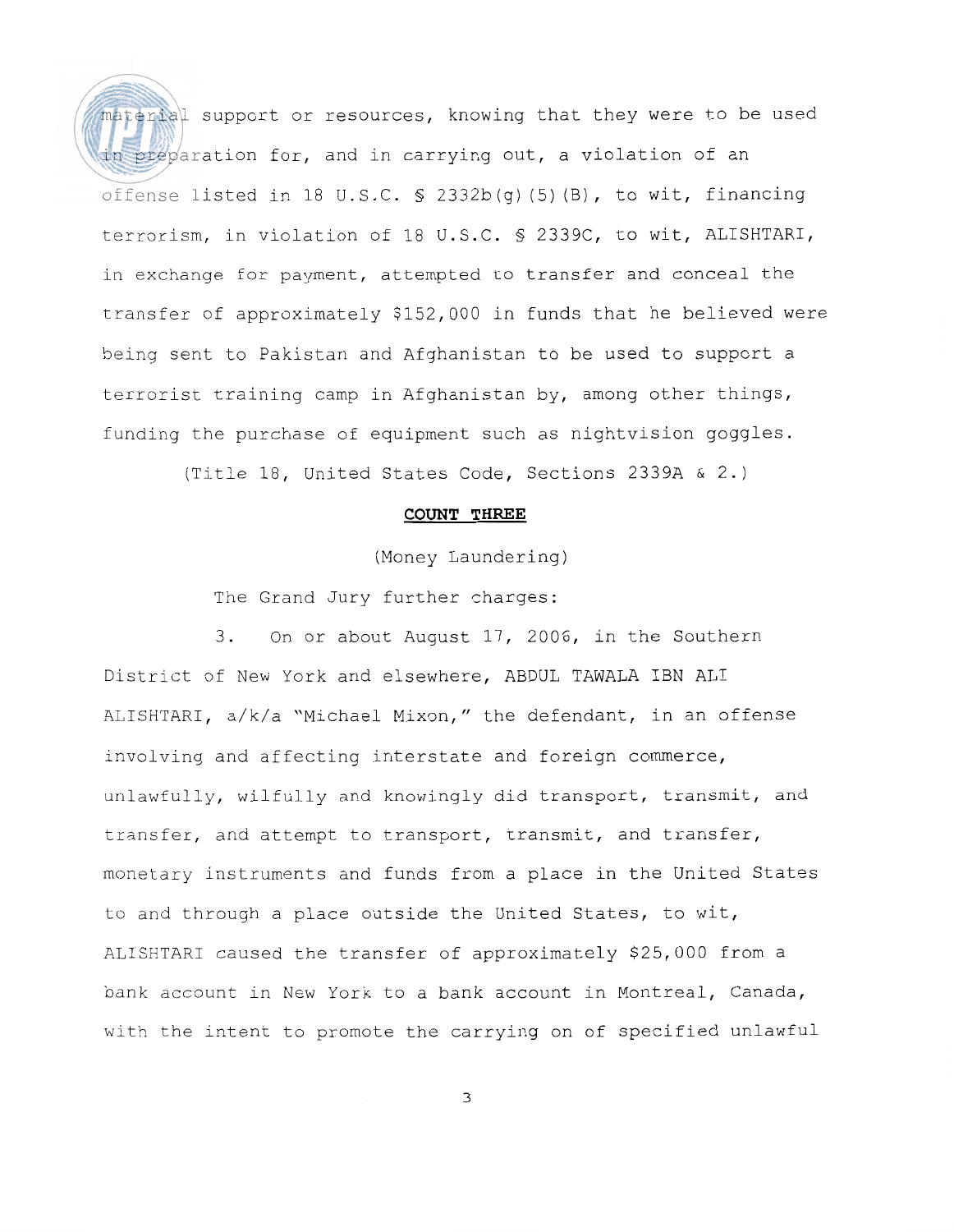$\hat{v}$ ty, to wit, providing material support to terrorists in ation of Title 18, United States Code, Section 2339A. (Title 18, United States Code, Sections  $1956(a)$  (2) (A) and 2.)

# **COUNT FOUR**

(Wire Fraud Conspiracy - FEDI)

The Grand Jury further charges:

4. From at least in or about 1998, up to and including in or about 2004, in the Southern District of New York and elsewhere, ABDUL TAWALA IBN ALI ALISHTARI, a/k/a "Michael Mixon," and BRIAN ANDERSON, the defendants, and others known and unknown, unlawfully, willfully, and knowingly did combine, conspire, confederate, and agree together and with each other to commit offenses against the United States, to wit, to violate Section 1343 of Title 18, United States Code.

5. It was a part and an object of the conspiracy that ABDUL TAWALA IBN ALI ALISHTARI, a/k/a "Michael Mixon," and BRIAN ANDERSON, the defendants, and others known and unknown, unlawfully, willfully and knowingly, having devised and intending to devise a scheme and artifice to defraud, and for obtaining money and property by means of false and fraudulent pretenses, representations and promises, would and did transmit and cause to be transmitted by means of wire, radio, and television communication in interstate and foreign commerce, a writing, sign, signal, picture and sound for the purpose of executing such

 $\overline{4}$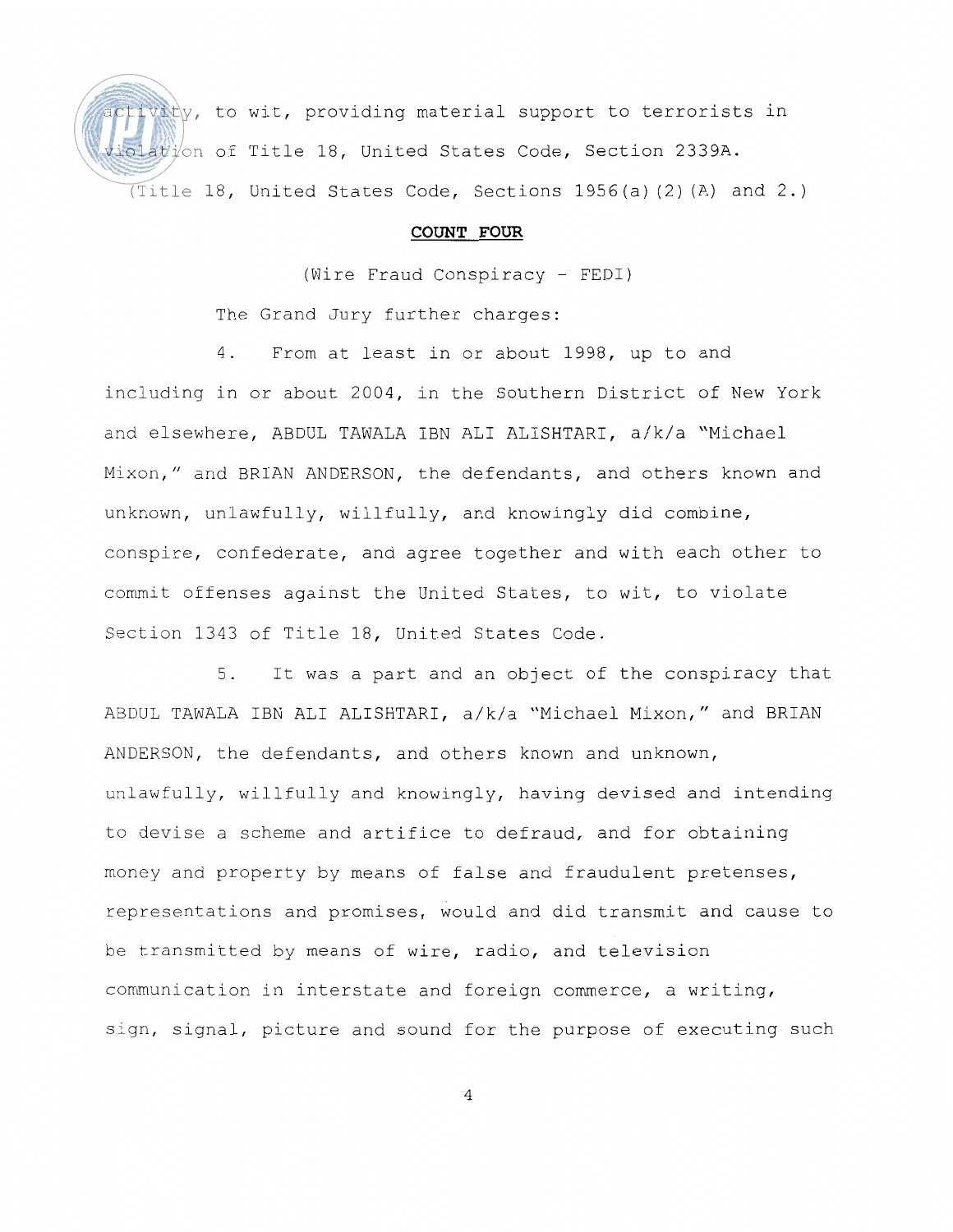cheme and artifice, to wit, ALISHTARI and ANDERSON administered and promoted a fraudulent loan investment program known as the "Flat Electronic Data Interchange" ("FEDI") through which ALISHTARI, ANDERSON and others fraudulently obtained millions of dollars in investments from various individuals by falsely promising high, guaranteed rates of return, in violation of Title 15, United States Code, Section 1343.

(Title 18, United States Code, Section 1349.)

#### **COUNT FIVE**

(Wire Fraud - FEDI)

The Grand Jury further charges:

6. From in or about 1998, up to and including in or about 2004, in the Southern District of New York and elsewhere, ABDUL TAWALA IBN ALI ALISHTARI, a/k/a "Michael Mixon," and BRIAN ANDERSON, the defendants, having devised and intending to devise a scheme and artifice to defraud, and for obtaining money and property by means of false and fraudulent pretenses, representations, and promises, unlawfully, willfully and knowingly did transmit and cause to be transmitted by means of wire communication in interstate and foreign commerce, writings, signs, signals and sounds for the purpose of executing such scheme and artifice, to wit, ALISHTARI and ANDERSON administered and promoted a fraudulent loan investment program known as FEDI through which ALISHTARI, ANDERSON and others fraudulently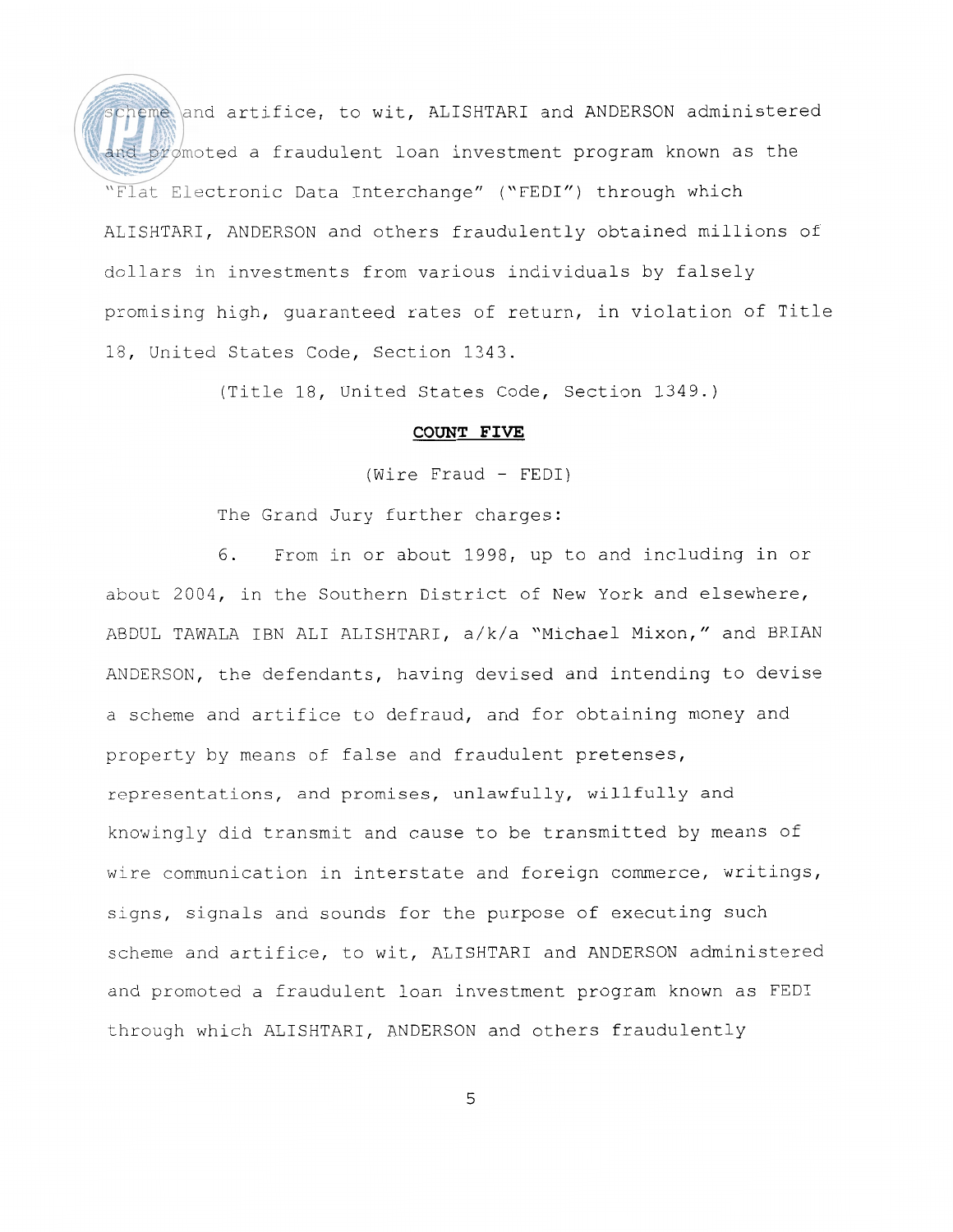obtained millions of dollars in investments from various adividuals by falsely promising high, quaranteed rates of return.

(Title 18, United States Code, Sections 1343 and 2.)

## **COUNT SIX**

(Wire Fraud Conspiracy -- Frontier Assets) The Grand Jury further charges:

7. From at least in or about 2001, up to and including in or about 2003, in the Southern District of New York and elsewhere, BRIAN ANDERSON, the defendant, and others known and unknown, unlawfully, willfully, and knowingly did combine, conspire, confederate, and agree together and with each other to commit offenses against the United States, to wit, to violate Section 1343 of Title 18, United States Code.

8. It was a part and an object of the conspiracy that BRIAN ANDERSON, the defendant, and others known and unknown, unlawfully, willfully and knowingly, having devised and intending to devise a scheme and artifice to defraud, and for obtaining money and property by means of false and fraudulent pretenses, representations and promises, would and did transmit and cause to be transmitted by means of wire, radio, and television communication in interstate and foreign commerce, a writing, sign, signal, picture and sound for the purpose of executing such scheme and artifice, to wit, ANDERSON and others conspired to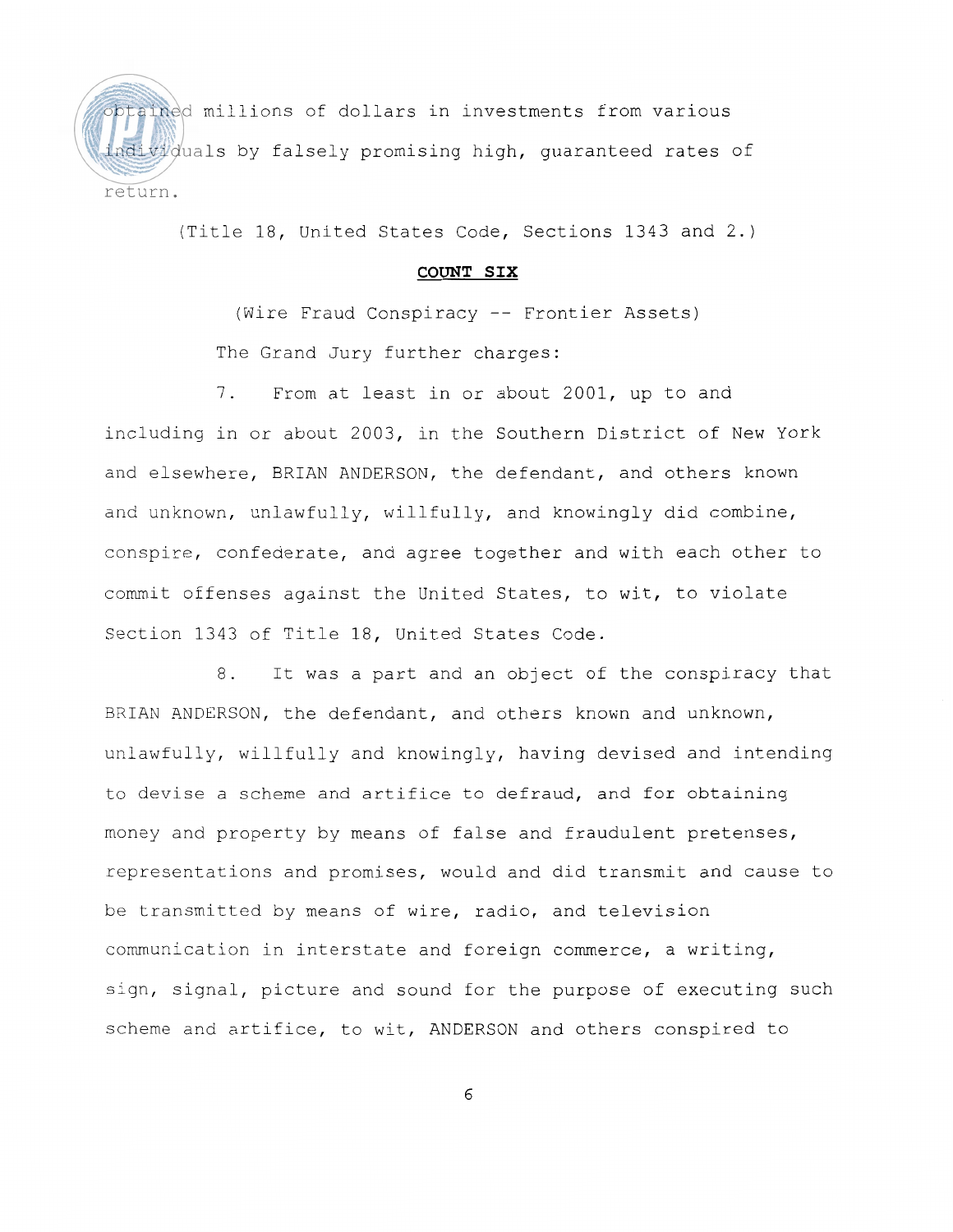reate and administer a fraudulent loan investment program called Frontier Assets through which ANDERSON obtained millions of dollars in investments from various individuals by falsely promising high, guaranteed rates of return, and thereby defrauded those investors of millions of dollars, in violation of Title 18, United States Code, Section 1343.

(Title 18, United States Code, Section 1349.)

# **COUNT SEVEN**

(Wire Fraud -- Frontier Assets)

The Grand Jury further charges:

9. From in or about 2001, up to and including in or about 2003, in the Southern District of New York and elsewhere, ERIAN ANDERSON, the defendant, having devised and intending to devise a scheme and artifice to defraud, and for obtaining money and property by means of false and fraudulent pretenses, representations, and promises, unlawfully, willfully and knowingly did transmit and cause to be transmitted by means of wire communication in interstate and foreign commerce, writings, signs, signals and sounds for the purpose of executing such scheme and artifice, to wit, ANDERSON and others created and administered a fraudulent loan investment program called Frontier Assets through which ANDERSON obtained millions of dollars in investments from various individuals by falsely promising high, guaranteed rates of return, and thereby defrauded those investors

 $\overline{7}$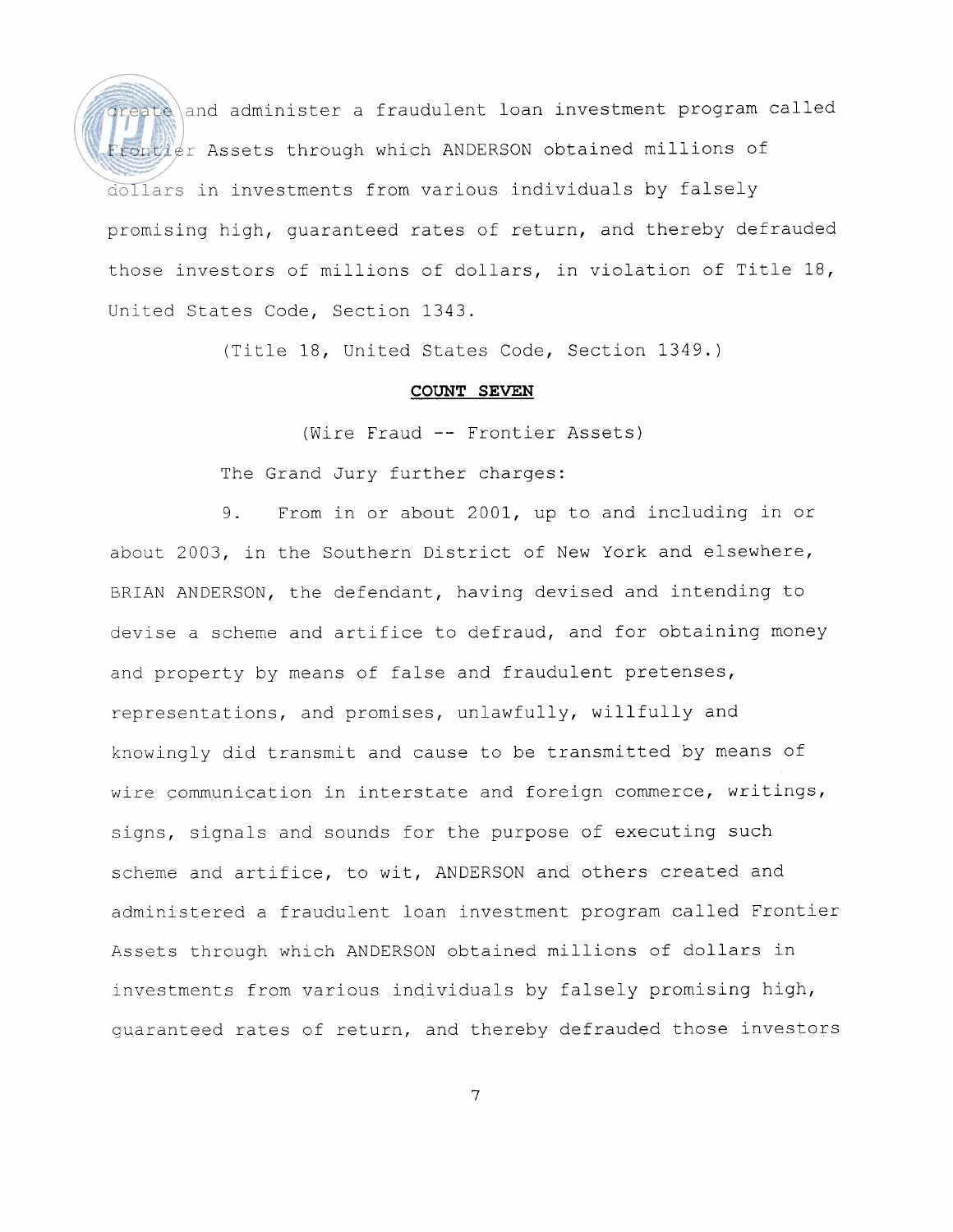millions of dollars.

(Title 18, United States Code, Sections 1343 and 2.)

 $\big\backslash\!\!\!\big\langle\mathscr{O}\big\rangle$ Asemaio Cla FOREPER

ec sub

MICHAEL J. GARCIA United States Attorney